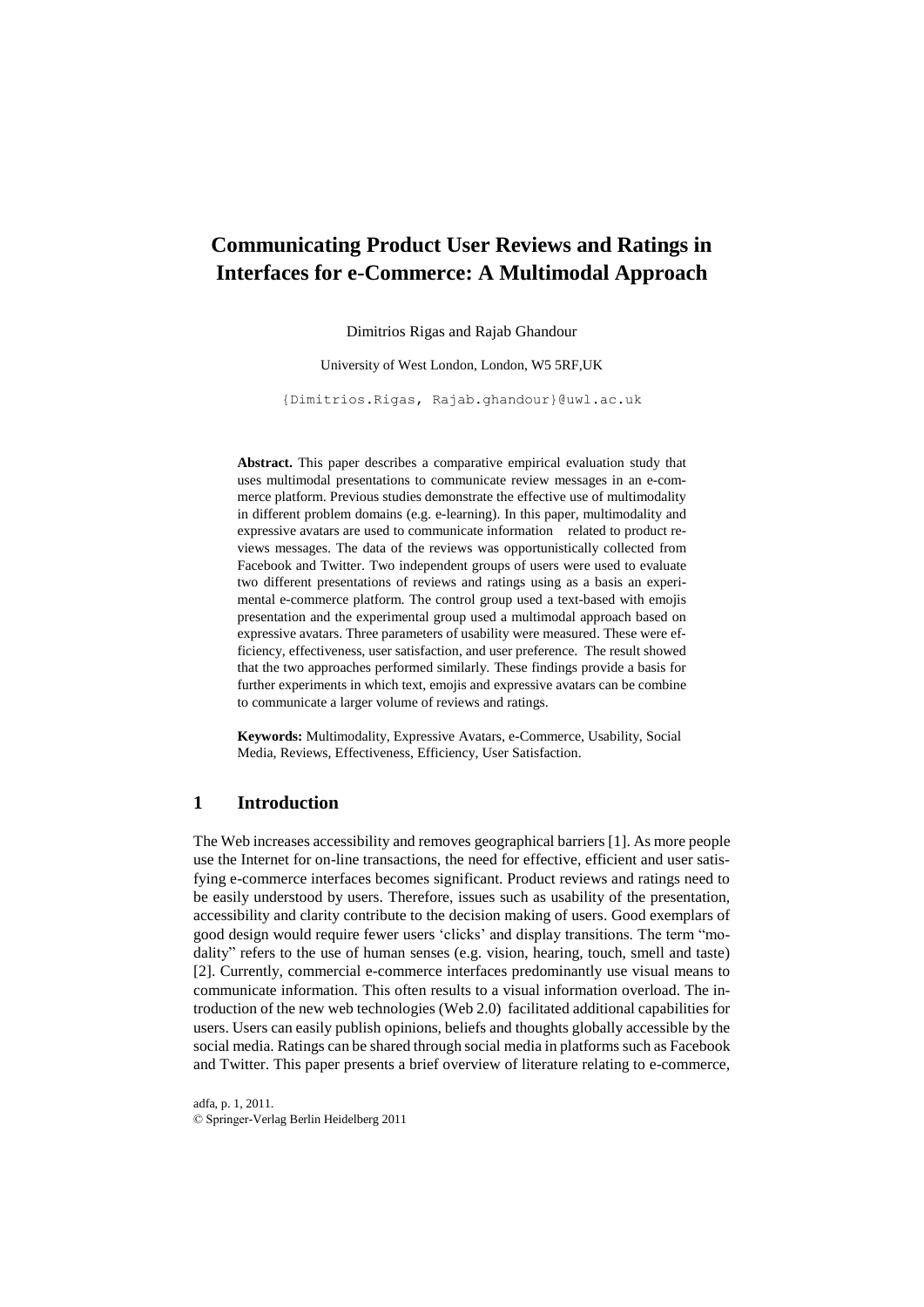social media, user reviews, emojis and multimodality. It also describes the experimental e-commerce platform developed, the experimental design, results and conclusions.

# **2 E-commerce, Social Media and Multimodality**

#### **2.1 E-commerce**

E-commerce can be defined as "*the use of the Internet and other networking technologies for conducting business transactions*" [3]. An organisation is considered to be ebusiness functioning when most (or a significant proportion) of its business is delivered electronically. Exchanging information is often enabled through the use of information technology (IT) [4] and lowers the cost of exchanging information [5, 6]. Generally, ecommerce not just involving selling or buying products online but it extends the business process such as handling customer online queries, integrating payment from customers, promotion of product and services. E-commerce is an umbrella concept that integrates a wide range of existing and new applications [7]. The Web increases accessibility and defies geographical barriers [8]. This is the reason that firms across the world have implemented e-commerce. With the increasing number of companies available online, it is important to understand some of the utilisation drivers of one platform over another [9].

#### **2.2 Social Media**

Web 2.0 enables users to interact and freely share information online [10]. The Oxford English Dictionary [11] defines social media as "*websites and applications that enable users to create and share content or to participate in social networking*". The ability to create content online creates an influence of one user over another in social media websites such as Facebook and Twitter.

A key business component of social media is that it allows consumers to evaluate product, make recommendations, and link current purchases to future purchases through status updates and twitter feeds [12]. Social media is rapidly becoming one of the main sources for product reviews. Previous research investigated the role of social media on business. Lucas [12] conducted a study on the influence of social media in consumer purchasing behaviour and found that most of the participants purchased online based on social media previews. This study had 249 participants, 59% where using Facebook and 34% using Twitter as social media tool in order to obtain peer reviews. Social media is generally regarded as a useful aid to customers who seek advice or peer reviews of products. For example, consider the Trip Advisor platform, people make purchases based on previous experience and recommendation from unknown people. Several studies have focused on the influence of social media on potential customers. Boomer [13] discussed the influence of social media and itsrole. This becomes even more relevant as increasingly people tend to share most of their online experience using social media networks (e.g. Facebook and Twitter). These sources are exemplars of frequently used platforms to extract or retrieve product reviews.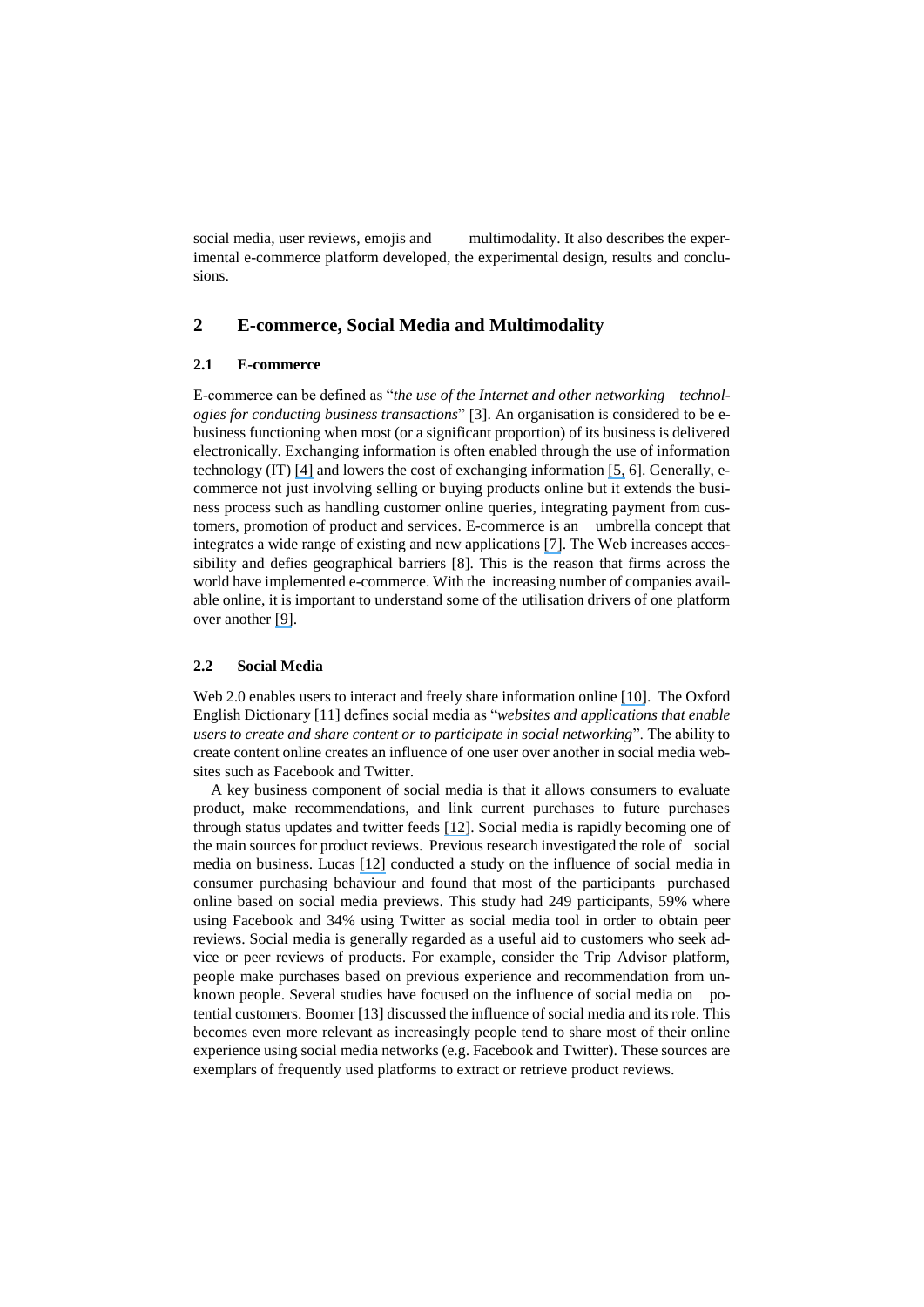#### **2.3 User Reviews**

Social media appears to become the platform users rely on to get reviews. When users are sharing reviews regarding a product or service they are directly influencing the purchase decisions of other users. According to [35] consumers evaluate product information (e.g., product reviews) in order to achieve their consumption goals. Moreover, electronic word-of-mouth (eWOM) is created when users share information and their experiences online [36]. The eWOM is likely to be much more powerful than WOM as it could potentially reach unlimited number of users [37]. It is a powerful product information source [38]. User reviews are usually categorised as positive, neutral or negative. Positive product reviews provide information about satisfactory experiences with the product, and thus represent opportunities to attain positive outcomes [35].

A study focused on tripadvisor.com conducted by Vermeulen and Seegers [39] found that positive hotel reviews improve the perception of future customers. They concluded that exposure to any (positive or negative) hotel reviews increases hotel awareness, especially if the hotel is less known. A similar study conducted by Ye et al [40] suggested that positive hotel reviews result to more bookings. Reviews being shared among other users or groups have different value to other users depending on the content of review and emotional context. For example, consumers that attribute negative emotions to the reviewer's personal dispositions rather than the product, those emotions are unlikely to influence other users [38].

#### **2.4 Multimodality**

Several user interfaces communicate reviews using text with some graphics to communicate product reviews. Although this is considered acceptable to users, it could result in overloading the users with textual information [14, 15]. When presenting consulting user reviews and ratings, other non-textual means can be used to aid efficiency, effectiveness and user satisfaction. For example, multimodal interaction for product reviews and ratings may help to browse large volumes of this data easier [16]. Multimodal applications may use non-speech sound, text and hypertext, animation and video, speech, handwriting, gestures and computer vision.

Combining visual and auditory metaphors enhances the user experience. The auditory metaphors consist of recorded speech, earcons and auditory icons. The more metaphors used, the greater the volume of information that can be communicated. Avatars often incorporate the use of speech and human-like animated facial expressions and body gestures [17]. For instance, in e-learning interfaces, multimodality has shown to be useful in enhancing the usability and users learning performance [18]. Previous studies suggest that the use of more metaphors, including graphics, often enables users to perform tasks faster. For instance, a study by Rigas and Memery [19] showed that multimedia helped users to learn more material than a typical text-and-graphics approach. Users also performed different tasks more successfully. Another study [20] showed that multimedia metaphors helped users to make fewer mistakes in intermediate and complex tasks. In some cases, the time taken to complete tasks was also reduced. This shows the importance of multimedia or multimodality in making tasks executions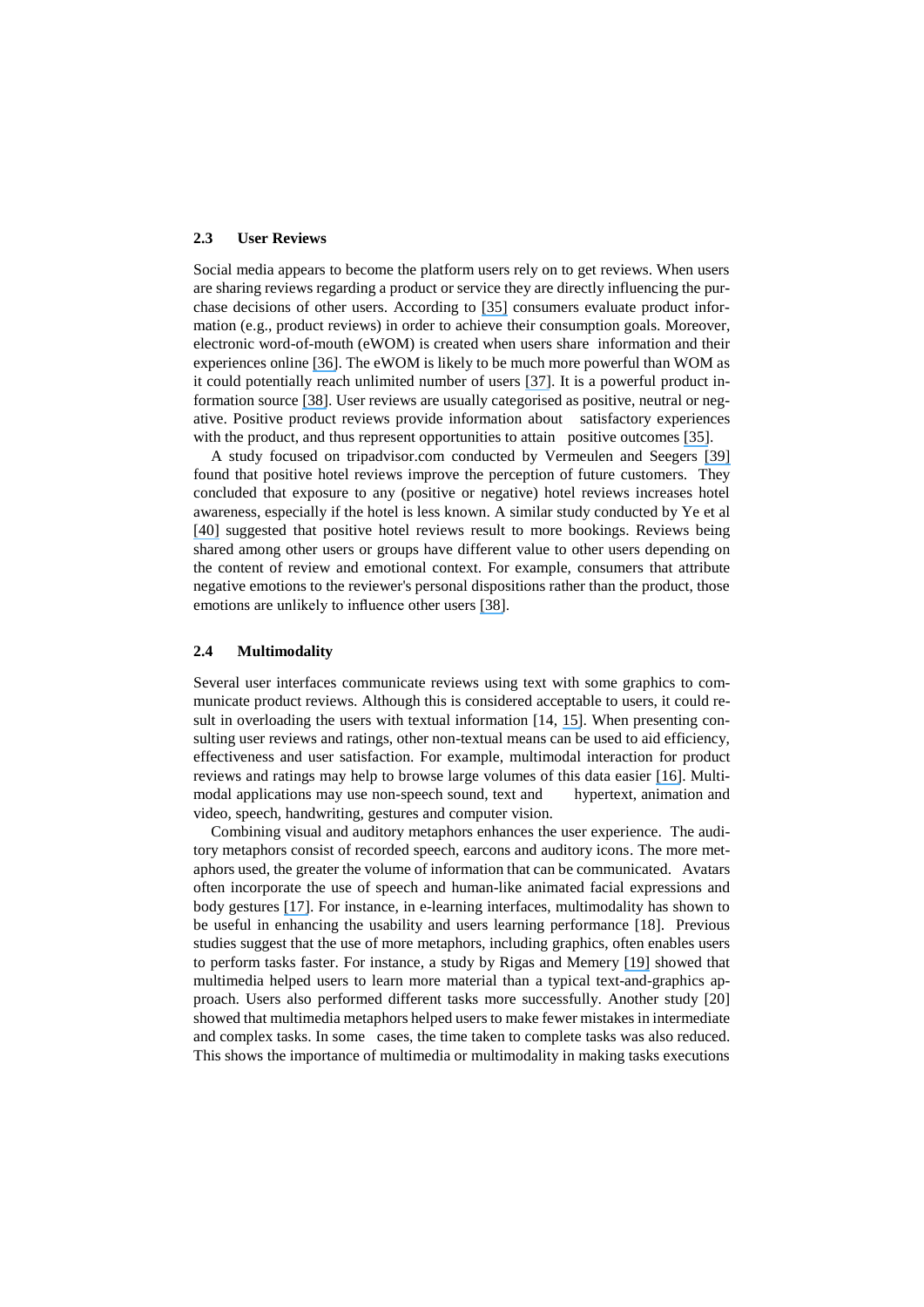easier. Another study by Rigas and Memery [21] showed that multimedia helped users to learn more material than using text-and-graphics media and assisted them to perform tasks more successfully. This shows the importance of multimodality.

Multimodal systems have been developed to support functions such as increase system accessibility for diverse users [22]. Avatar is a computer-based character that has been utilised to virtually represent one party in an interactive context [23] using speech, facial expression or body gestures [34]. Avatars are often used as a tool to support elearning environments [18]. As multimodality refers to the use of different communication channels, avatars are considered as an additional metaphor to improve the visibility and communication aspects of any system. Avatars can be classified into three groups. These are abstract, realistic and naturalistic [24].

# **3 Experimental Platform**

An experimental e-commerce platform was developed to act as basis for this empirical investigation. Two interfaces were designed. These were a text-based with emojis and a multimodal with expressive avatars. Both interface versions communicated the same information relating to the reviews and ratings of products. All the reviews were sourced from Facebook and Twitter. The presentations were designed to deliver the same information about the products being displayed. This information included different type of reviews (positive or negative) along with ratings score (1 to 5). The products used in this platform were laptops with different specifications, prices and ratings. Figure 1 shows the conceptual model for this experiment.



**Fig. 1.** Conceptual model showing the relationship between social media reviews messages and multimodal metaphors.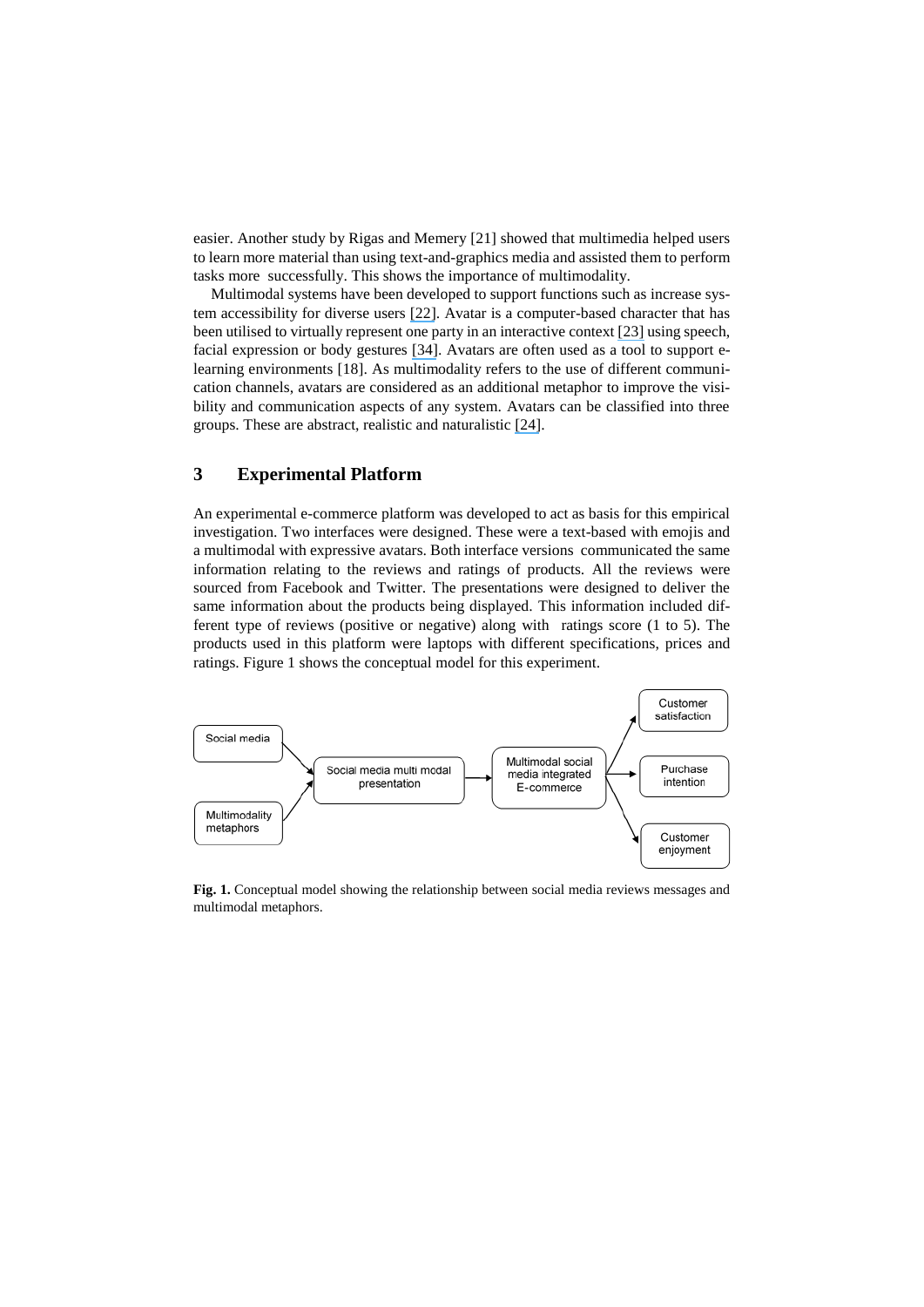

**Fig. 2.** Table **1.**The allocation of metaphors to the information communicated

The presented content included three sections the product, product specification and the reviews. The complexity of the reviews communicated increased in every task. Table 1 shows the mapping allocation of the multimodal metaphors to the information communicated. Customer review comments were communicated using text and the different ratings using text and multimodal metaphors. Guidelines for multimodal information presentation [22] were followed for the development of the interfaces. The expressive avatars used in the experiment had facial expressions correlating to the review rating (positive, negative or neutral). These followed established guidelines in the literature [25]. Figure 2 shows the facial expressions used in the expresive avatars.



**Fig. 3.** Facial expressions used in the expressive avatars

# **4 Experiment**

The experiment measured efficiency, effectiveness and user satisfaction. Each user was presented with different presentations of reviews and ratings using four experimental tasks. The user sample consisted of 24 users that were opportunistically divided into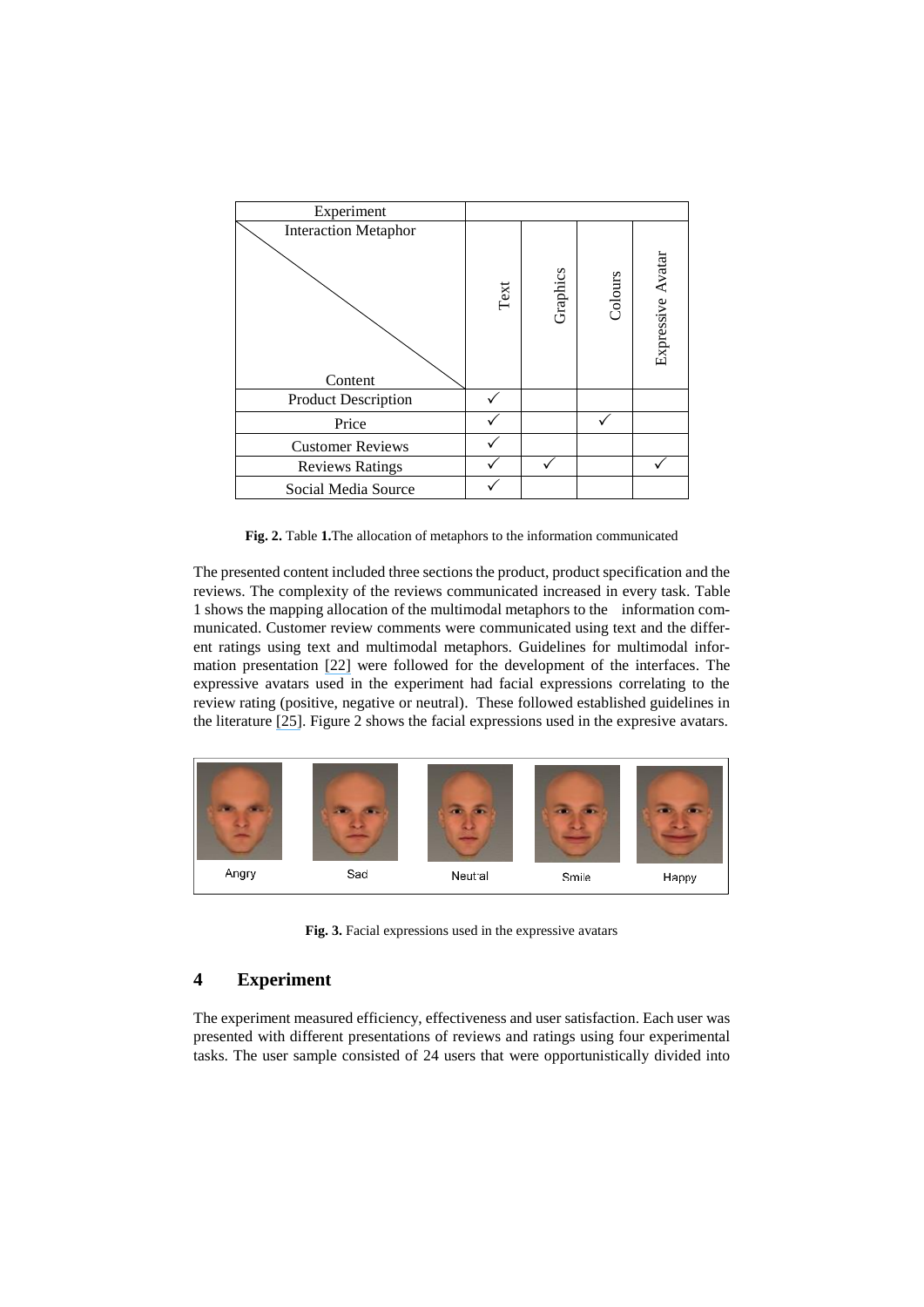two groups. The independent variable was the method used to communicate reviews and ratings. This variable has two versions. These were the text-based with emojis and an avatar-based design. The experiment consisted of four parts:

- 1. Pre-experimental questionnaire.
- 2. Perform tasks.
- 3. Post-task questions.
- **4.** Post-experimental questions.

### **4.1 Procedure**

For consistency throughout the experiment, the same procedure was applied for the two groups. The experiment started by requesting users to answer a pre-experimental questions that aimed to collect data relating to:

- 1. General user profile (e.g. age, gender and education).
- 2. Previous experience with computers, Internet and online shopping.
- 3. The frequency of use of social media networks.

During the pre-experimental questionnaire, users were presented with a video tutorial for five minutes. The tutorial presented an introduction to the experimental e-commerce platform. Two tutorial videos were used (one for each group of users). The control group was presented with a tutorial demonstrating the interface with the text-based reviews and emojis. The experimental group was presented with the facial expression avatar-based interface. The link between facial-expressions and the ratings of the reviews was also highlighted in the tutorials. Thereafter, the users in both groups performed the same tasks (i.e. four tasks) but using the different interface according to the group (i.e. control and experimental). On completion of the experimental tasks, users answered a user satisfaction questionnaire.

#### **4.2 Experimental Proposition and Hypotheses**

The experimental proposition is that multi-modal metaphors and facially expressive avatars will provide more effective, efficient and user satisfying presentations of social media based product reviews in an e-commerce platform compared to a textual based with emojis approach. This paper focuses on the effectiveness and efficiency parameters of the above proposition. The hypotheses are:

- 1. Presentations of reviews and ratings using facially expressive avatars will be more effective than text-based with emojis in terms of *tasks completed successfully.*
- *2.* Presentations of ratings using facially expressive avatars will be more efficient than the text-based with emojis in terms of users' *products comparisons.*
- 3. Presentations of ratings using facially expressive avatars will have the same efficiency in *user-based comparisons for up to four products.*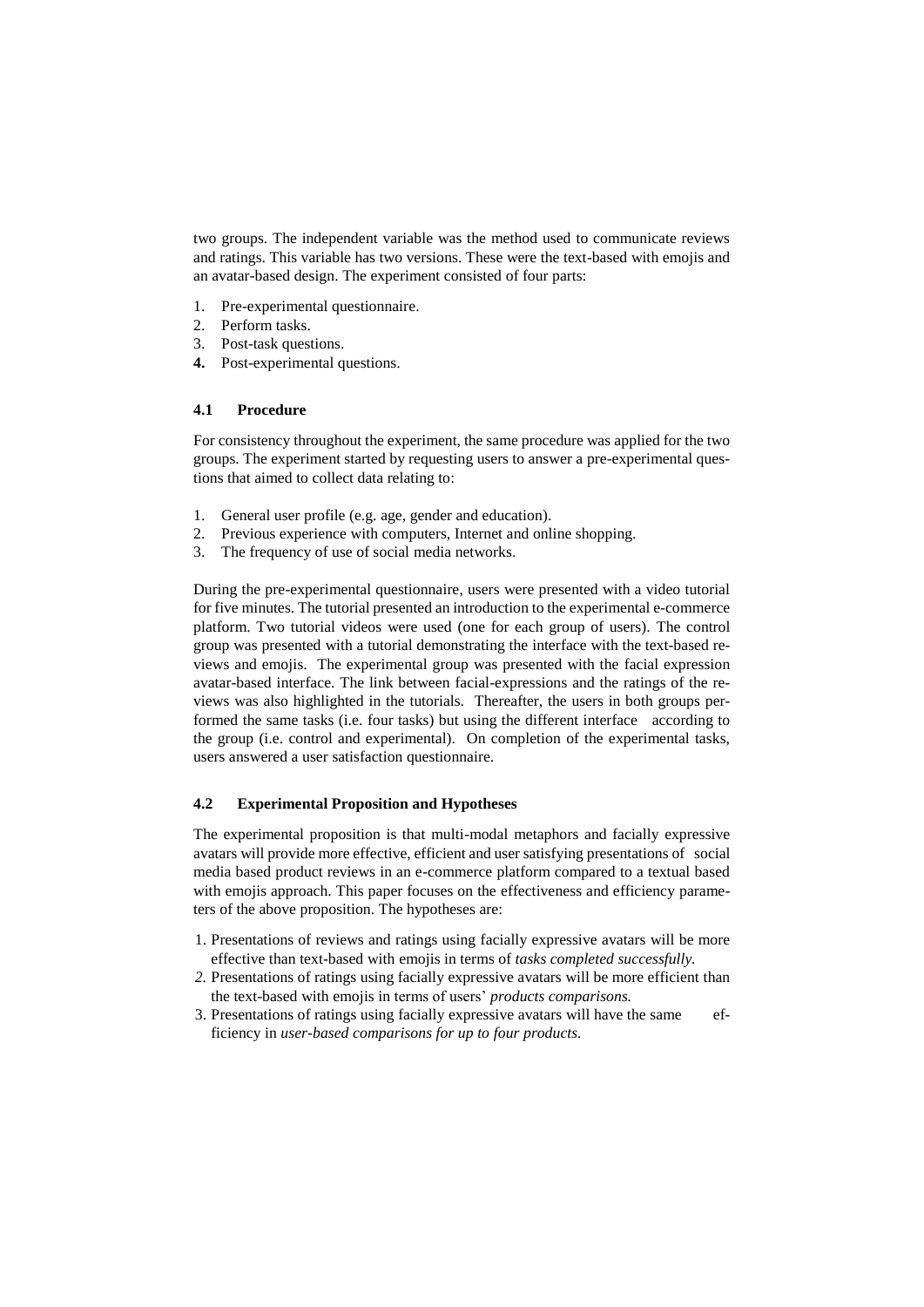#### **4.3 Tasks**

Each group performed the same four tasks but with the corresponding interface. Previous studies showed that the metaphor affect user performance depended on the level [20, 25] and the type of a task being examined [28, 29]. Hence, the tasks were designed to follow the same procedures as previous experiments. The level of difficulty in each task was gradually increased in a way that the first task was the simplest and the fourth task was the most complex. Therefore, the tasks were classified into easy, moderate and difficult. Each task had a set of requirements. Users had to choose the correct product based on criteria based on the reviews. The actual reviews varied from one task to another. For instance, for the Group 1 and task 1, the reviews were simply presented one-by-one (one product review presentation) but for task 2, reviews of products were presented together so as the user could compare products. In the multimodal presentation, as the user proceeded from one task to another, the complexity of the review rating also increased. Therefore, the more difficult the task, the more information was communicated. The complex tasks contained larger volumes of information compared to the easy and moderate tasks. On completion of each task, users answered questions based on that task. The aim of these questions was to evaluate the performance of the user based on the information and the review interface presented by the task.

#### **4.4 Sample**

The user sample consisted of 24 users who had no prior exposure to the experimental platform. All users had no prior knowledge on the multimodality metaphors as used in the experiment. They were requested to perform all tasks and answer all questionnaires. These 24 users were opportunistically assigned to two groups (n=12) to evaluate the two conditions (i.e. text-based with emojis and facially expressive avatars). This volume of sample is considered to be sufficient for this usability evaluation [30].

# **5 Results and Discussion**

The results were analysed in terms of the time taken by users to complete the tasks (efficiency), number of correct selections of products (effectiveness). Inferential statistics were used to examine the difference between variables [31]. When the data was not normally distributed, the Mann-Whitney t-test was used [32]. The mean, median and mode were used to perform the statistical analysis. Also, Kolmogorov-Smirnov test [33] was used in the statistical analysis to test, calculate and present the normal distribution of experimental results. The statistical analysis used  $\alpha = 0.05$  and the significance using p-value=. 05 (which refers to be less than 0.05).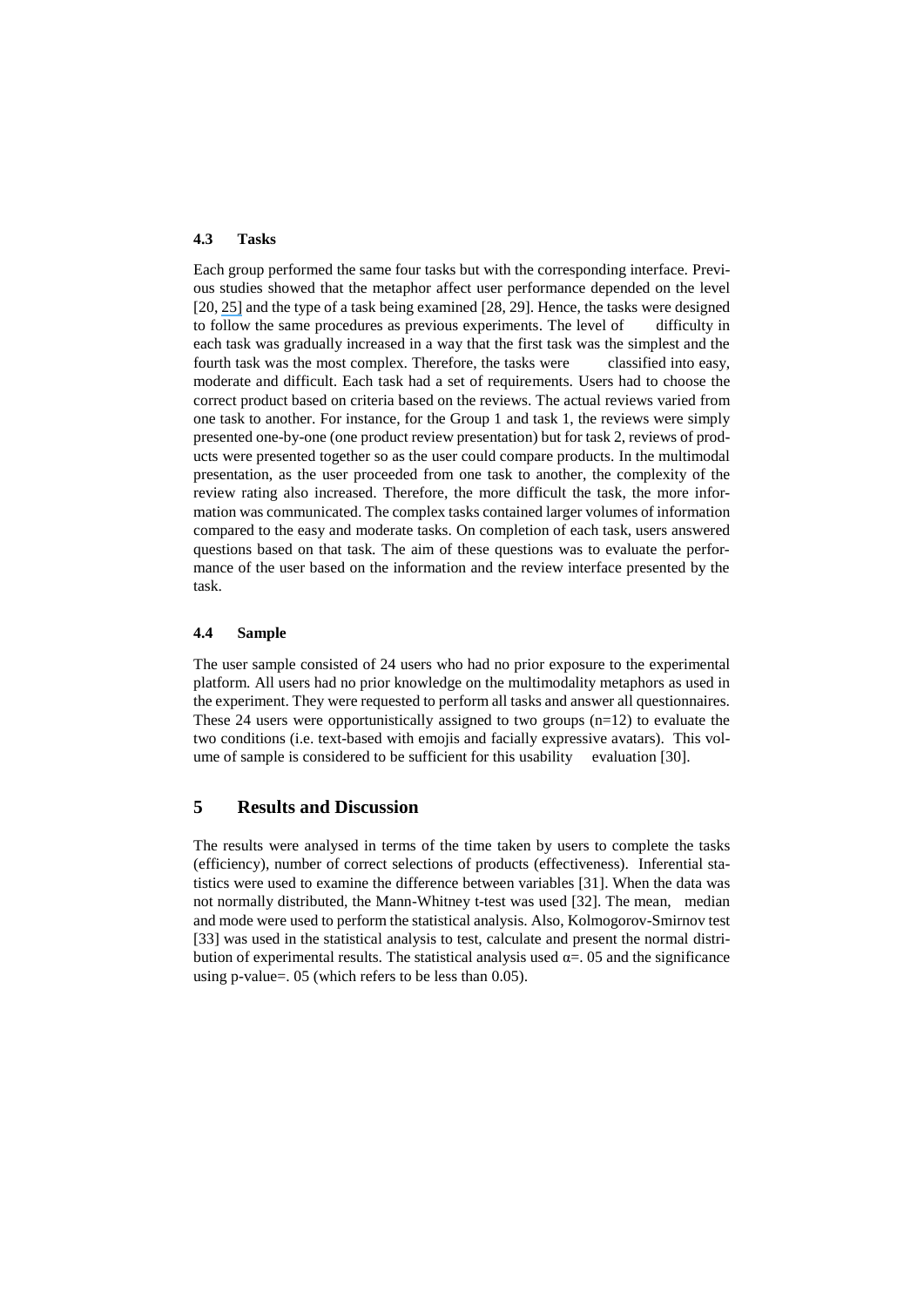

**Fig. 4.** Users' profile in terms of age, gender, and education level in the three groups



**Fig. 5.** Users' knowledge in terms of using computers, Internet and online shopping frequency

## **5.1 Profile of the Sample**

Pre-experimental questionnaires were used to collect the users' profile information (e.g. gender, age, education or prior experience). Figure 3 presents the profile of the sample. The control group (text-based with emojis) consisted of 58.33% of users aged between 25 and 34, 36.11% between 18 and 24 and 5.56% between 35 and 44. The second group (multimodal) had an age range of 58.33% between 25 and 34, 36.34% between 18 and 24 and 5.33% between 35 and 44. The gender distribution was 25% females and 75% males in the control group and 16.67% females and 83.33% males in the experimental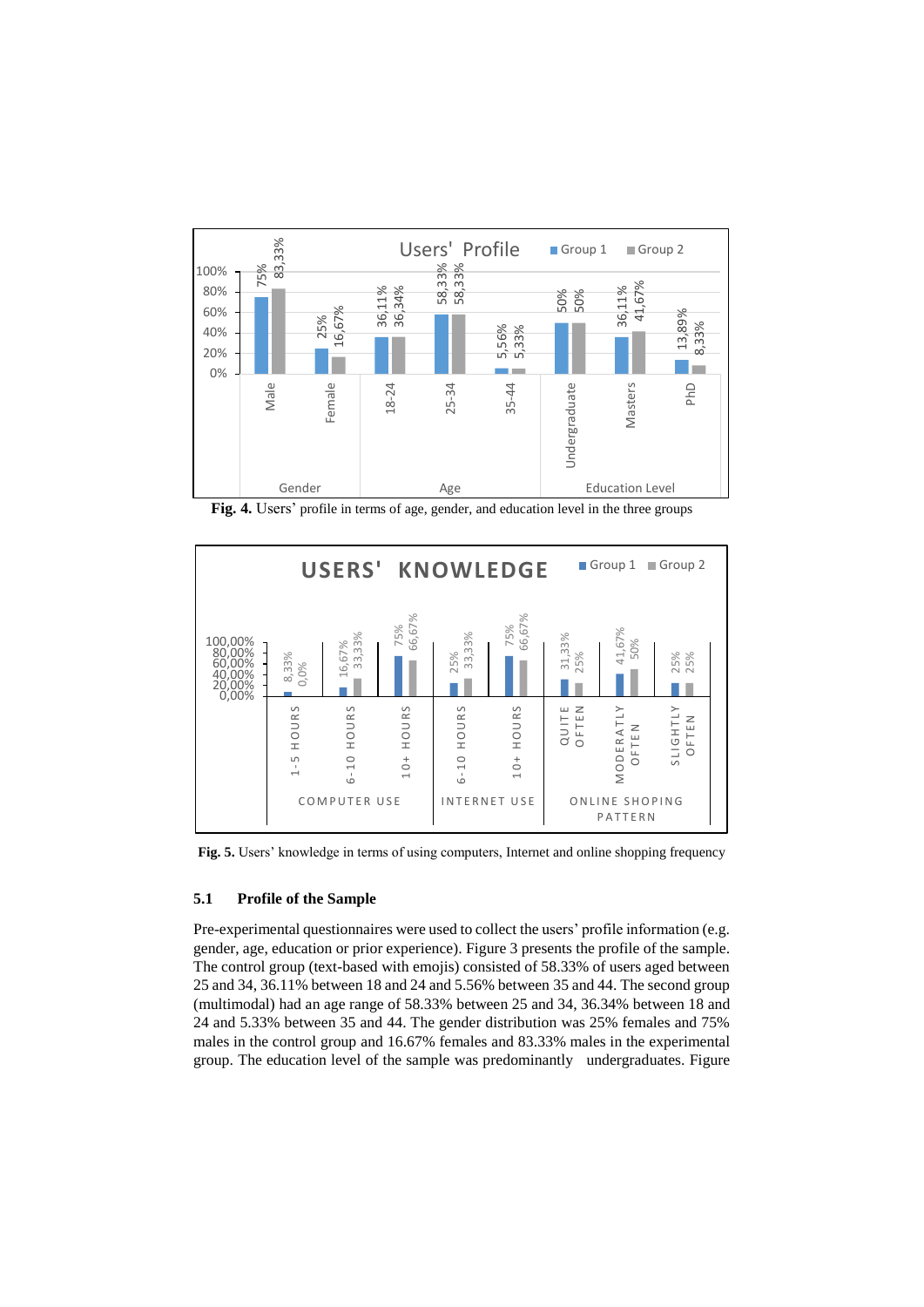4 shows the sample's prior experience relating to the use of computers and the Internet. The data suggests that the sample was knowledgeable and experienced. This was expected given that the sample was drawn from University students.

## **5.2 Effectiveness**

The effectiveness was measured by the frequency of tasks completed successfully by users during the experiment. This measure was considered for all the tasks in total and for task complexity (easy, moderate, and difficult). Users in the experimental group performed marginally better than the users in the control group.



**Fig. 6.** Percentage of correctly completed tasks achieved by the users in the two groups for all tasks (A) and for task complexity (B).

The total number of correctly completed tasks in the experimental group (facially expressive avatars) was 43 compared to the 37 for the control group (text-based with emojis). The mean value of successfully completed tasks per user for the experimental and control groups was 3.58 and 3.08 respectively. This experimental group demonstrates marginal improvement of successfully completed tasks compared to the control group. The ANOVA test results showed that that the variance was not significant (p at 0.05). The experimental group outperformed the control group in the easy tasks only. The experimental group had 87%, 75% and 66.7% completion rate for easy, moderate and difficult tasks respectively. The control group had 83%, 75% and 67%. Although these results do not show that one method is better than the other in terms of efficiency, there is a prima facie case that in principle the application of expressive avatars does not hinder the effectiveness of users. This results points to the fact that the two approaches can be collaboratively employed to communicate reviews and ratings. The emojis also helped users to quickly browse reviews that in turn accelerated the com-**Pook**<br> **Example 10** states. Figure 6 shows the total number of successfully complex<br>
Pook all Taskis (A) and for task complexity (B).<br> **Example 10** complex and 30 for the total number of successfully completed tasks in t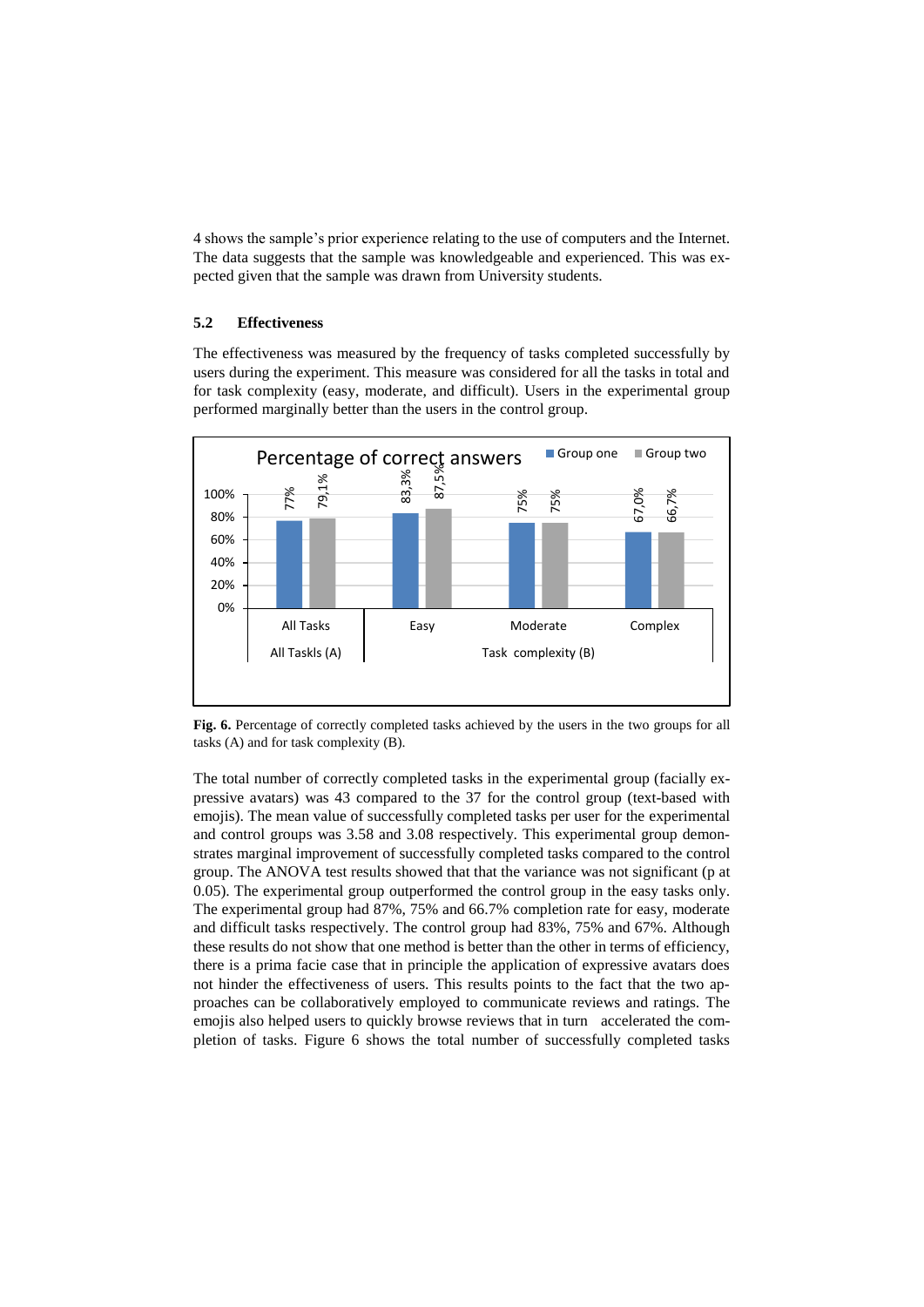achieved by each user for both groups. Results show that 4 users successfully completed all tasks in the control group (users 1, 2, 3 and 6) while 3 users in experimental group (users 8, 9 and 12). The mean value of tasks completed successfully per user was 3.08 and 3.17 for the control and experimental groups respectively.



**Fig. 7.** Total number of successful completed tasks by each user

# **6 Conclusion and Future Work**

The variance between the control and experimental groups was not significantly different in terms of tasks completed successfully. This indicates that both approaches taken to communicate reviews and ratings are valid. It is important to investigate further under different task circumstances. The use of emojis shown to be particular useful. Users obtained an overall viewpoint relating to the review and rating (positive, negative or somewhere in between) at a glance. This makes a strong prima facie case for the use of emojis as additional element of the review and rating entry. There is a need to understand the way in which emojis and expressive avatars can be combined to communicate larger volumes of data.

# **References**

- 1. Nielson, M. Jacob, Taher, 2001. Building Web Sites With Depth. Web Techniques.
- 2. Meera, M.B., Ephraim, P.G., 1996. Multimodal Integration. IEEE Multimedia 3, 14–24.
- 3. Turban E., King D., Lee J. and Viehland D., 2004. Electronic Commerce (2004): A Managerial Perspective. Prentice Hall.
- 4. Skipper, J.B., Craighead, C.W., Byrd, T.A. and Rainer, R.K, 2008. Towards a theoretical foundation of supply network interdependence and technology-enabled coordination strategies. International Journal of Physical Distribution & Logistics Management, Vol. 38, No. 1, pp. 39-56.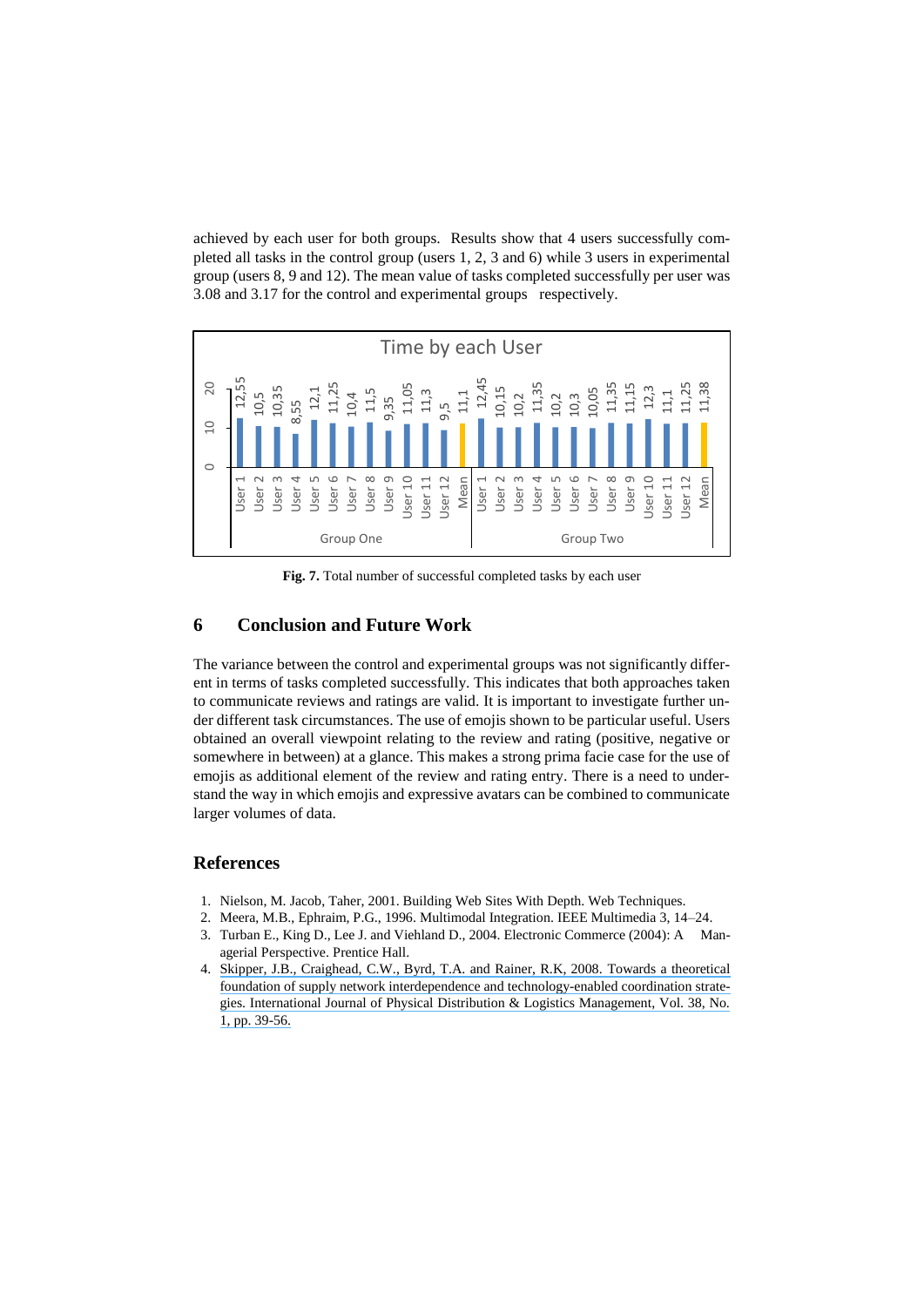- 5. Clemons, M.C. E. K. Reddi S. P. & Row, 1993. The impact of information technology on the organization of economic activity: the move to the middle hypothesis. Journal of Management Information Systems 2, pp. 9–36.
- 6. Chaffey, D., 2004. E-business-and-e-commerce-management-strategies. Pearson Education Limited, Edinburgh Gate, Harlow, England.
- 7. Zwass, V., 1996. Electronic commerce: structures and issues. Management Information Systems, 1, pp. 3–23.
- 8. Jakob N. and Marie T., 2001. Homepage Usability: 50 Websites Deconstructed. 1<sup>st</sup> Edition. New Riders.
- 9. Deborah E.Rosen, E.P., 2004. Website design: Viewing the web as a cognitive landscape. Jornal of Business Research 57, pp. 787–794.
- 10. Scott, S.V., Orlikowski, W.J., 2012. Reconfiguring Relations of Accountability: Materialization of the Social Media in the Travel Sector. Journal of Accounting, Organizations and Society, 37, pp. 26–40.
- 11. Oxford, D., 2014. Oxford English Dictionary Multimedia. Available from: http://www.oxforddictionaries.com/definition/english/social-media?q=social+media
- 12. Forbes, L.P., 2013. Does Social Media Influence Consumer Buying Behaviour? An Investigation Of Recommendations And Purchases. Journal of Business & Economics Research (JBER) 11, pp. 107–112.
- 13. L.Gary, B., 2009. Social Media: Influence or control. Accounting Today 23, 38.
- 14. Brewster, A Stephen and Crease, G Murray, 1997. Making menus musical, in Human-Computer Interaction, INTERACT'97, Springer, pp. 389–396.
- 15. Brewster, Stephen, Leplâtre Grégory, and Crease Murray, 1998. Using non-speech sounds in mobile computing devices. Proceedings of the First Workshop on Human Computer Interaction with Mobile Devices, pp. 26-29.
- 16. Zeljko O., and Dusan S., 2004. Modelling multimodal human-computer interaction. IEEE Computer Magazine. Vol 37, pp. 65-72
- 17. Alseid, M., Rigas, D., 2009. Utilising Multimodal interaction metaphors in e-learning applications: an experimental study, in: Advanced Information Networking Applications. AINA'09. International Conference. IEEE, pp. 945–950.
- 18. A.Annetta, L., Holmes, S., 2006. Creating Presence and Community in a Synchronous Virtual Learning Environment Using Avatars. International journal of instructional technology and distance learning 3, pp. 27–43.
- 19. Rigas, D., Memery, D., 2003. Multimedia e-mail data browsing: the synergistic use of various forms of auditory stimuli. Information Technology: Coding and Computing [Computers and Communications]. Proceedings ITCC 2003. International Conference, pp. 582 - 586.
- 20. Rigas, D., Hopwood, D., 2003. The Role of Multimedia in Interfaces for On-Line Learning. 9<sup>th</sup> PanHellenic Conference Informatics (PCI'2003).
- 21. Rigas D., and Memery D., 2002.Utilising audio-visual stimuli in interactive information systems: a two domain investigation on auditory metaphors. Information Technology: Coding and Computing, 2002. Proceedings. International Conference. IEEE, pp. 190-195.
- 22. Sarter, Nadine B.,2006. Multimodal information presentation: Design guidance and research challenges. International journal of industrial ergonomics 36, no. 5, pp. 439–445.
- 23. Bartneck C., Takahashi T., and Katagiri Y., 2004. Cross Cultural Study of Expressive Avatars. International workshop on Social Intelligence Design.
- 24. Salem B. and Earle N., 2000. Designing a non-verbal language for expressive avatars. Proceedings of the third international conference on Collaborative virtual environments. San Francisco, California, United States: ACM, pp. 93-101.